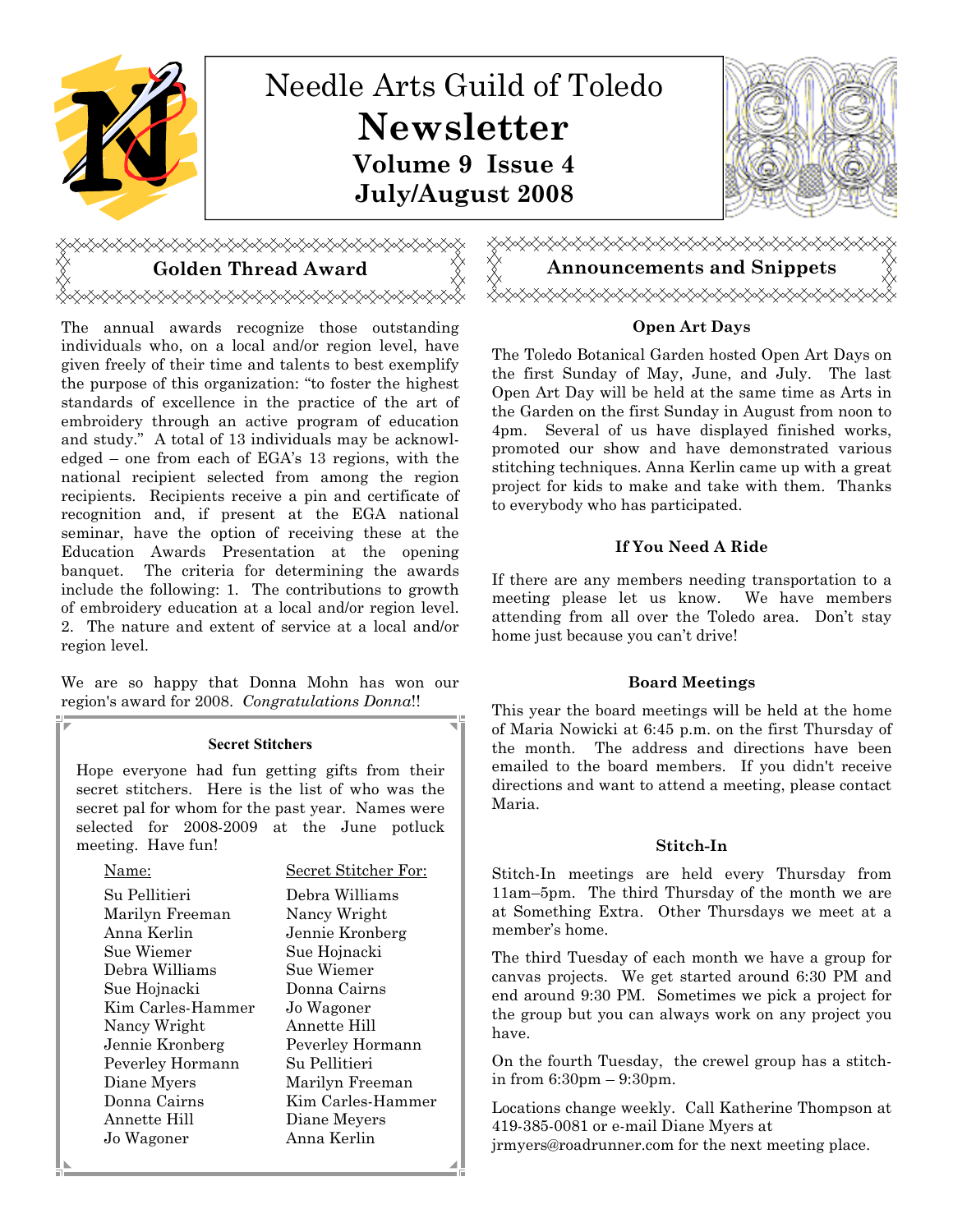## Program Schedule <del></del>

Stitch of the Month Club: We started in January with the Stitch of the Month Club. Our goal is to assemble the different samples of our stitches in a cloth book later this year. If you missed a month or are just getting started on this project, copies of earlier stitches are still available. As far as supplies for this project, I would encourage you to use materials and fibers from your stash.

July 9: Stitch of the Month - Chotties Plaid; Hearts Project - Ideas and suggestions for finishing your piece; Moonlight Sonata (Group Correspondence Course) - Su Pellitieri will be available to answer any questions you may have regarding this piece. Looking ahead: I would like to everyone to think about a new group project for the autumn meetings. Suggestions are welcomed!

August 13: Stitch of the Month - Insertion Stitches; Moonlight Sonata - stitching continues. Looking ahead: Selecting/ordering a new autumn group project.

September 10: Stitch of the Month - to be determined; Get It Finished entries.

October 8: Stitch of the Month - to be determined; Nomination of Officers for 2009.

November 12: Stitch of the Month - to be determined; Election of Officers for 2009.

December 10: Annual Christmas Party and Ornament Exchange. Also Get It Finished entries & prizes, Cookie Exchange and volunteer drawings, New Officer Installation.

#### About the July Program

The July program will be Chottie's Plaid, taught by Caren Scarbrough. Caren will bring vintage thread and canvas for you to use. You bring a size 20 tapestry needle and your embroidery scissors. If you only have a size 18 or 22 needle, that will work also.

Caren has received permission from Chottie's daughter Ashley Cash to copy an article by Chottie's from a 1979 issue of Needlepoint News. Chottie's personality comes through in the article, the directions are clear, and it will be interesting for everyone to read an almost 30-year-old piece. You can read more about Chottie and her plaid at www.Chottie.com.

And because Caren actually asked for copyright permission (!), she also received a very nice book as a reward that she will be offering as an opportunity drawing prize at the meeting.

#### Refreshments

There is a sign up sheet for volunteers to bring refreshments at the meetings. Please consider signing up for one of the future meetings. Thanks!



| Dates                    | <b>Event Information</b>                                                    |
|--------------------------|-----------------------------------------------------------------------------|
| 07/09/08                 | <b>NAGT</b> Monthly Meeting                                                 |
| 08/03/08                 | Open Art Days and Art in the Garden at<br>TBG noon to 4pm                   |
| 08/07/08                 | <b>NAGT</b> Board Meeting                                                   |
| 08/13/08                 | <b>NAGT</b> Monthly Meeting                                                 |
| $08/31/08 -$<br>09/05/08 | <i>National Seminar</i> , hosted by <b>EGA</b> ,<br>Louisville, KY          |
| 09/04/08                 | <b>NAGT</b> Board Meeting                                                   |
| 09/10/08                 | <b>NAGT</b> Monthly Meeting (Get It Finished)<br>Entries)                   |
| 09/13/08 —<br>09/14/08   | NAGT 33rd Annual Needlework Show at<br>the Sanger Branch Library            |
| 10/02/08                 | <b>NAGT</b> Board Meeting                                                   |
| 10/08/08                 | <b>NAGT</b> Monthly Meeting                                                 |
| 11/06/08                 | <b>NAGT</b> Board Meeting                                                   |
| 11/12/08                 | <b>NAGT</b> Monthly Meeting                                                 |
| 12/04/08                 | <b>NAGT</b> Board Meeting                                                   |
| 12/10/08                 | <b>NAGT</b> Monthly Meeting (Annual<br>Christmas Party & Ornament Exchange: |

Christmas Party & Ornament Exchange; Get It Finished Entries)



Are you finishing lots of pieces for our show? Contact Susan Pellitieri for an entry form or enter online at http://members.aol.com/needleartstoledo/showinfo.htm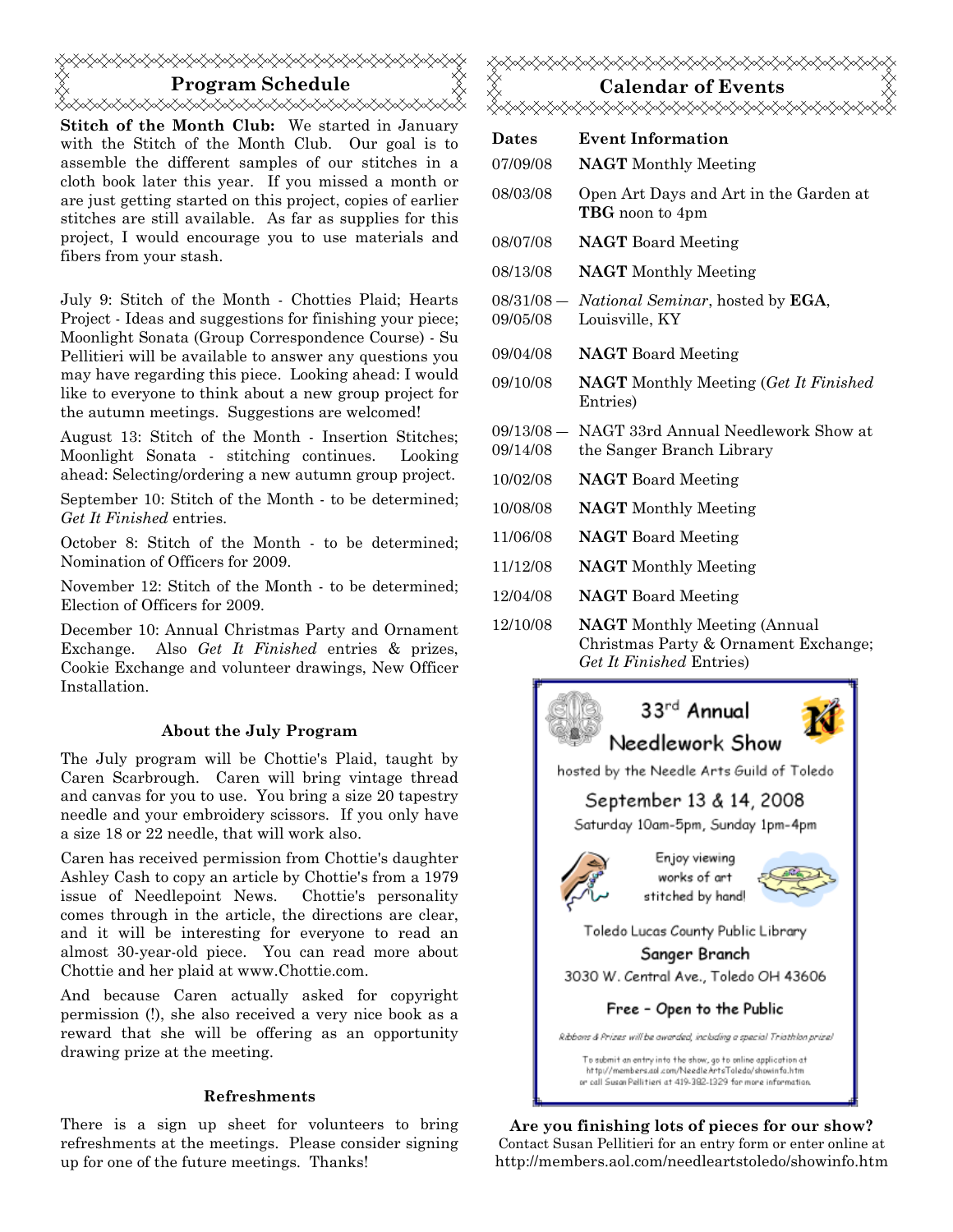

#### Annual Show Times

These are the dates and times that we have the meeting room available to us. Others may be in the room as well, especially on Thursday.

Thurs, Sept. 11: available from noon - 8:45 pm (close at 9 pm) Fri., Sept. 12: available from 9am-5:15pm (close at 5:30 pm) Sat., Sept. 13: available from 9am-5:15 pm (close at 5:30 pm) Sun., Sept. 14: available from 1pm-5:15pm (close at 5:30 pm)

Item drop-off will be on Thursday from 4pm-8pm. We will try to get in the room at 3pm so we can set up the tables. The actual show hours are 10am-5pm on Saturday and 1pm-4pm on Sunday. This will give us an hour on Saturday morning to do any last minute preparations and plenty of time on Sunday to break down the stands and clear out the room.

#### Website Link Updates

I would like to include more links to interesting needlework related websites on our website. If you know of any good sites, please send the link to me so I can check it out and include it on our site. I will try to update the links as I receive them. Thank you!

#### Su Pellitieri

Maria Nowicki says that there are lots of free cross stitch patterns at http://www.rainbowgallery.com/

Beth Thompson provided the following information:

A fun way to pass an hour or so on-line (when you should be using that free time to stitch!): I recently was told of an interesting web site:

http://www.antiquepatternlibrary.org/. This is for embroiderers, knitters, crocheters, tatters, etc. The site consists of PDF files scanned on-line from the public domain about any and all old patterns, magazines, booklets, etc., in any language. We are free to read, copy, and add to the files. I saw cross-stitch stuff in several languages, some wonderful, wonderful alphabets for embroidery, all kinds of techniques for lace making (embroidered, tatted, netted, etc), and lots of other stuff, too. Includes charts, some in color. I know some of us Guild gals are knitters and crocheters as well (I'm remembering those chemo caps) and you will be delighted with the patterns for those techniques. Have a look, but be sure to have plenty of 'memory' or paper available. I just bookmarked it for future access.

Beth

Editor's Note: I got the following two articles from Sue Hojnacki. The author, Julie Buck, has given permission to any needlework guild who would like to reprint them.

#### Reproduction Samplers

So many of us love to stitch reproduction samplers and as I have added experience to my enthusiasm, I have found that there are many different "levels" of reproduction. The one that gives me most joy is the true and faithful reproduction of a beloved sampler. This kind of work can only be done by seeing the original work in person. The person charting (the interpreter, if you will) must be able to count the threads in the ground fabric, must be able to see the back of the sampler, to suss out the true original colors of the threads as well as to be able to correctly decipher the stitches. Still, some samplers' origins might elude the grasp of today's student no matter how closely you can examine the original. The point is that unless the original sampler is examined closely, the resulting chart cannot be accurate. And the only way to examine the original is to have the permission of the owner of the sampler. Period. There is no other way.

This brings up the dreaded "copyright" subject again, and as it seems to be infinitely possible to misinterpret or misunderstand international copyright law, especially as it pertains to needlework, another discussion on this subject can only help. In the past few months I have come to understand a couple of things that were "news" to me. For one thing, all countries are subject to the same International Copyright Law – it does not differ from country to country as some people have thought. For another, it is not necessarily illegal for someone to find a picture of a sampler in a book or to use an image that a museum makes available and chart it to sell. However, it is important to remember that doing so deprives the museum (or the owner) of money that might be earned to support the collections. Some museums sell a license to use such images – each time a magazine article uses a sampler image for illustration, the author or publisher would typically pay a fee to the institution that owns the image. Some museums retain control of their images by not granting such licenses for the purposes of charting. And some people don't bother with asking, which does, indeed, infringe on copyright. But even if it didn't  $-$  is "not illegal" the highest aspiration we have? Do we not want to do what's right, no matter what the law says we may do?

I have read one such charter's justification of her charting of the Mary Wigham sampler (belonging to Ackworth School) by stating that she did ask for permission and got no answer, so just went ahead. She further stated that Ackworth clearly didn't need the money from such chart sales since there were so many individual sampler enthusiasts willing to send money for the purchase and care of the samplers, so she didn't feel that she needed to give up any of her profits! Keep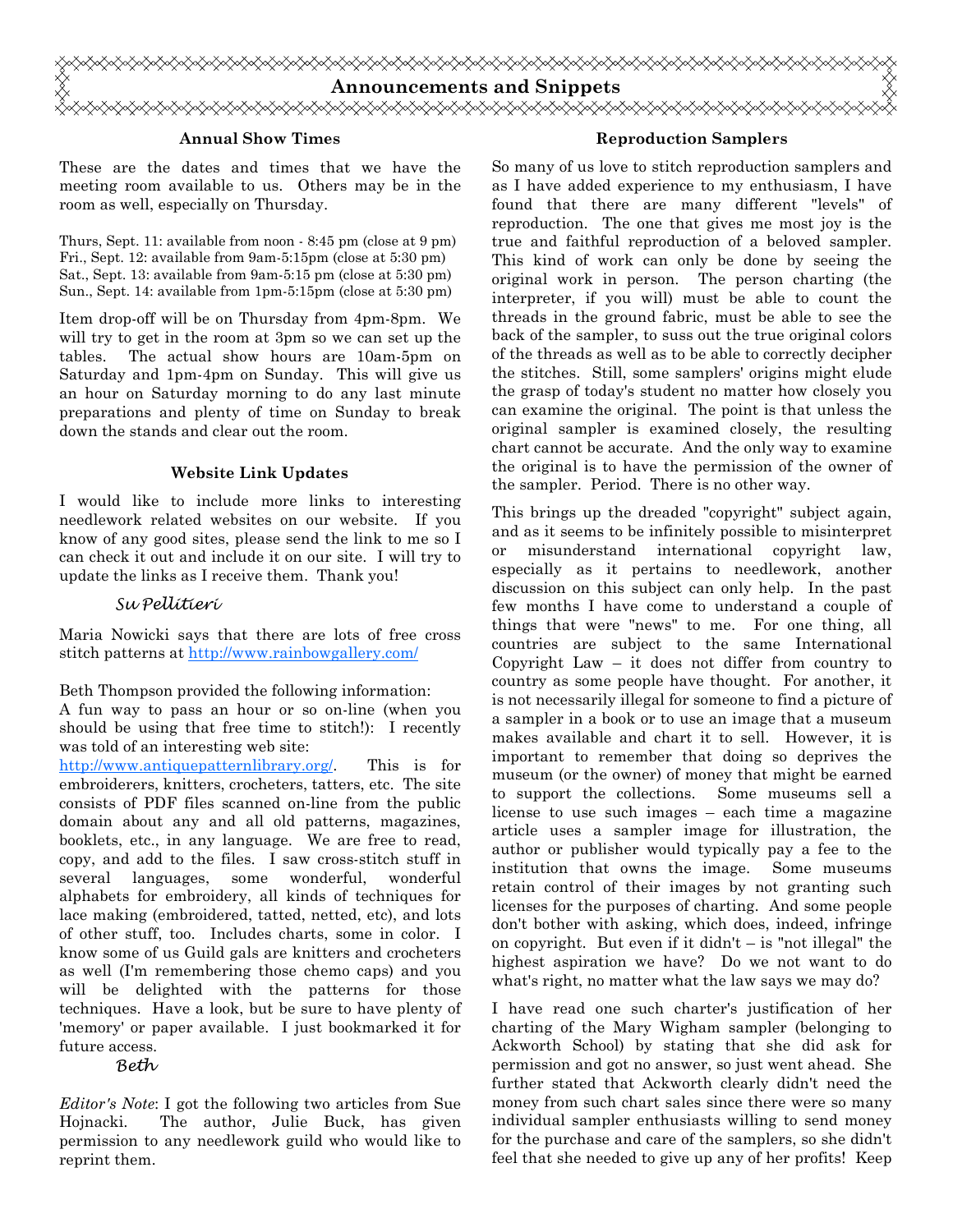

in mind that this person could not possibly have obtained an image of the sampler that she, herself, owned – other than in a book, which was properly published with all permissions in place. A consultation with Ackworth authorities resulted in the information that the permission was not asked for, no license applied for, and none given. Furthermore, they would not have given permission if they had been asked, as they have a publisher with whom they are working exclusively. The chart in question is not one that would not be available any other way – an authorized chart of Mary Wigham will be completed soon. In fact, Jacqueline Holdsworth of Needleprint has stated that anyone who purchased the unauthorized chart because she didn't realize the circumstances under which it was produced, or who has just now realized that it is a product unauthorized by Ackworth, may send the chart to her and have it replaced with an authorized chart of Mary Wigham's sampler as soon as it is available. With such a generous offer on the table, it's very easy, indeed, to "do the right thing".

So, how do you tell if the chart you're buying is "legitimate"? There are some people who do, legally, obtain the permission to use an image and chart the sampler and sell the charts. However, they are still not contributing anything to the upkeep of the sampler from which they are profiting. Is this legal? Yes. Is it ethical? I don't believe so. With the internet, the world is our LNS – we can buy a chart from Germany, New Zealand, or the next town over more easily (and with the price of gas, maybe more inexpensively) than by heading to the nearest brick and mortar store. But with this ease of purchase comes a greater danger of being fooled. Know whom you are buying from. Does the designer have permission to chart this design? A reputable designer will respond to your emails with the information you want. The seller may be able to tell you that information, too. Authorization from the owning institution is something most designers are likely to disclose in their descriptions, as it adds value to their product. If they are not willing to share this information with you, it may be best for you not to share your dollars with them.

Remember – if you purchase a chart of a sampler that has been reproduced from a photograph, you are not only undercutting funding for the purchase and care of the sampler, you are also getting an inferior product. Why spend your good money that way when there are so many wonderful choices?

This is my opinion, and I'd love to hear what others think on this subject.

#### Needlework Guilds' Code of Conduct

All the recent talk of copyright issues and separating the merely licit from the ethical brought me to the conclusion that perhaps what is needed is a Code of Conduct for Needleworkers in general, and for Needlework Guilds in particular. I therefore throw open to all Needlework Guilds within the sound of my voice (or within view of my printed words) that we open discussion now with the purpose of developing such a Code of Conduct that we can all agree upon – an ideal toward which to strive, if you will.

Since I have the advantage of having been thinking of it for awhile, I have a couple of items to propose. These are meant only as "jumping off" points to stimulate discussion, and have come out of recent events which seem to me to indicate that we need such guidelines.

1. We should not take what isn't given. If you wonder if a design is copyright-free, ask. If you cannot find who to ask, or do not receive a response, the answer is "no".

2. We should endeavor to provide support for the purchase and upkeep of historic needlework in whatever ways possible. Sometimes that might mean donating money – sometimes it will simply mean choosing to spend our money only on patterns whose profits we know are going towards the upkeep of the needlework, regardless of our interpretation of International Copyright Law. We should strive for a loftier goal than simply "not illegal".

3. We acknowledge that anything written and published on the internet is completely outside our control the moment we hit the "send" button. We therefore endeavor to ensure that any comments we might publish about another person's work are fair, balanced and have facts to back them up. We will refrain entirely from negative posts on internet boards about another person's character.

4. We will encourage education in the field of needlework wherever possible, including, but not limited to: the history of specific pieces; the social history of needlework in general; research methods; techniques of stitching; and the stitching of a particular piece of needlework.

This is my opinion, and I'd love to hear what others think on this subject.

Julie Buck

Julie Buck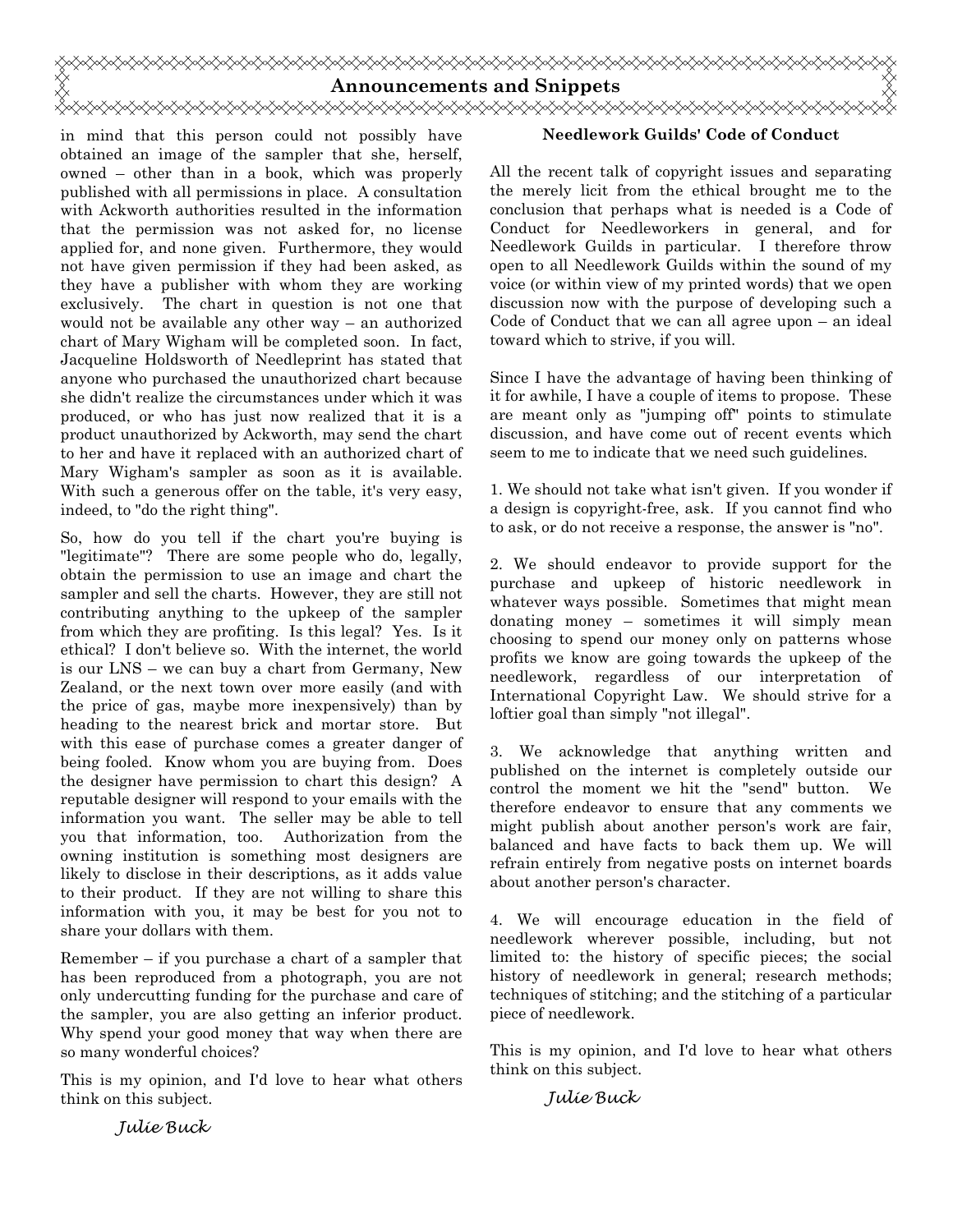The NAGT Newsletter is published six times per year (January, March, May, July, September, and November) by the Needle Arts Guild of Toledo (NAGT) chapter, The Embroiderers' Guild of America, Inc. The Editor welcomes comments, input, and story items. Please send them to the editor by the 25th of the month preceding publication.

Editor: Susan Pellitieri; 703 Butterfield Dr; Toledo, Ohio 43615, Phone: 419-382-1329, E-mail: pellitieri@aol.com

EGA chapter newsletters may copy material contained in this publication except items which are noted and marked as copyrighted. Please credit this Chapter when due.

MEMBERSHIP in the Needle Arts Guild of Toledo is open to all embroiderers. New and renewing dues payments should be sent to: Nancy Wright, 17515 Sycamore Rd., Grand Rapids, OH 43522.

ANNUAL DUES - NAGT annual dues of \$43 includes: Dues - Local chapter

- Bimonthly NAGT chapter newsletter
- Chapter meetings and programs
- Local chapter lending library

• Group correspondence course (additional fee required)

Dues - Great Lakes Region (GLR)

• GLR seminar (additional fee required)

Dues - The Embroiderers' Guild of America, Inc. (EGA)

- Subscription to quarterly magazine, Needle Arts
- Individual correspondence courses for a fee
- National seminars for a fee

Members can attend optional local Chapter workshops presented by teachers contracted by the Chapter and paid for by workshop participants.

MEETINGS are the second Wednesday of every month starting at 6:30 p.m. in the Toledo Botanical Gardens Conference Center.

GUESTS are welcome at all meetings and may attend two meetings before being asked to join.

**NAME TAGS** must be worn at all meetings or pay a  $25¢$  fine. The fines collected go to general funds to help cover expenses.

MEETING CANCELLATION: Monthly meetings are cancelled due to bad weather if the Toledo Public schools are closed. Tune into AM 1370 News radio in Toledo for school closings.

#### This Space Available

What would you like to see in the newsletter? I often have space to fill and would like suggestions from you. This month I didn't have any tips, book reviews, humor or member spotlights to use that I haven't used already. I would appreciate it if you could provide me with quick space fillers to use in future issues. I'm looking for items that may not have time constraints. I have seen patterns and stitch illustrations in other newsletters, is this something you want to include in ours? If so, please remember copyright restrictions!

Your articles and feedback are welcome.



### NAGT Officers and Board Members <del></del>

**President** ⊠ Maria Nowicki 419-824-9631 nohiorn@aol.com

President Elect Caren Scarbrough 419-278-2162 caren505@roadrunner.com

Secretary **Ø** Annette Hill 419-885-6365 nettie@buckeye-express.com BethThompson790@aol.com

Treasurer **⊠** Nancy Wright 419-832-3801 nlwright42@verizon.net

Membership ⊠ Diane Myers 419-832-9571 jrmyers@roadrunner.com

TBG Representative  $□$ Anna Kerlin 419-829-6752 akerlin@buckeye-express.com ackcatlady@buckeyeaccess.com

#### Education  $\boxtimes$

Cathy Studer 567-214-1139 treesong44@yahoo.com Newsletter **Ø** Susan Pellitieri 419-382-1329 pellitieri@aol.com

2008 Show Chairman Peverley Hormann 419-841-3712 pevhormann@yahoo.com

Outreach Chairman Beth Thompson 814-734-0609

Library Katherine Thompson 419-470-7935 kmthompson49@yahoo.com

Program Irene Leonard 734-856-1873 irnlnrd@aol.com

Welcoming Committee Marilyn Freeman 419-381-8782 mjfree1971@aol.com

GLR Representative Caren Scarbrough 419-278-2162 caren505@roadrunner.com  $\boxtimes$  indicates Voting Members

#### New Members

There has been a lot of activity lately through our website from people who are interested in joining our guild. We also get a lot of new members after our show. So if you see an unfamiliar face, please introduce yourself and make the new person welcome. And if you've just joined us: Welcome! We're glad you're here!